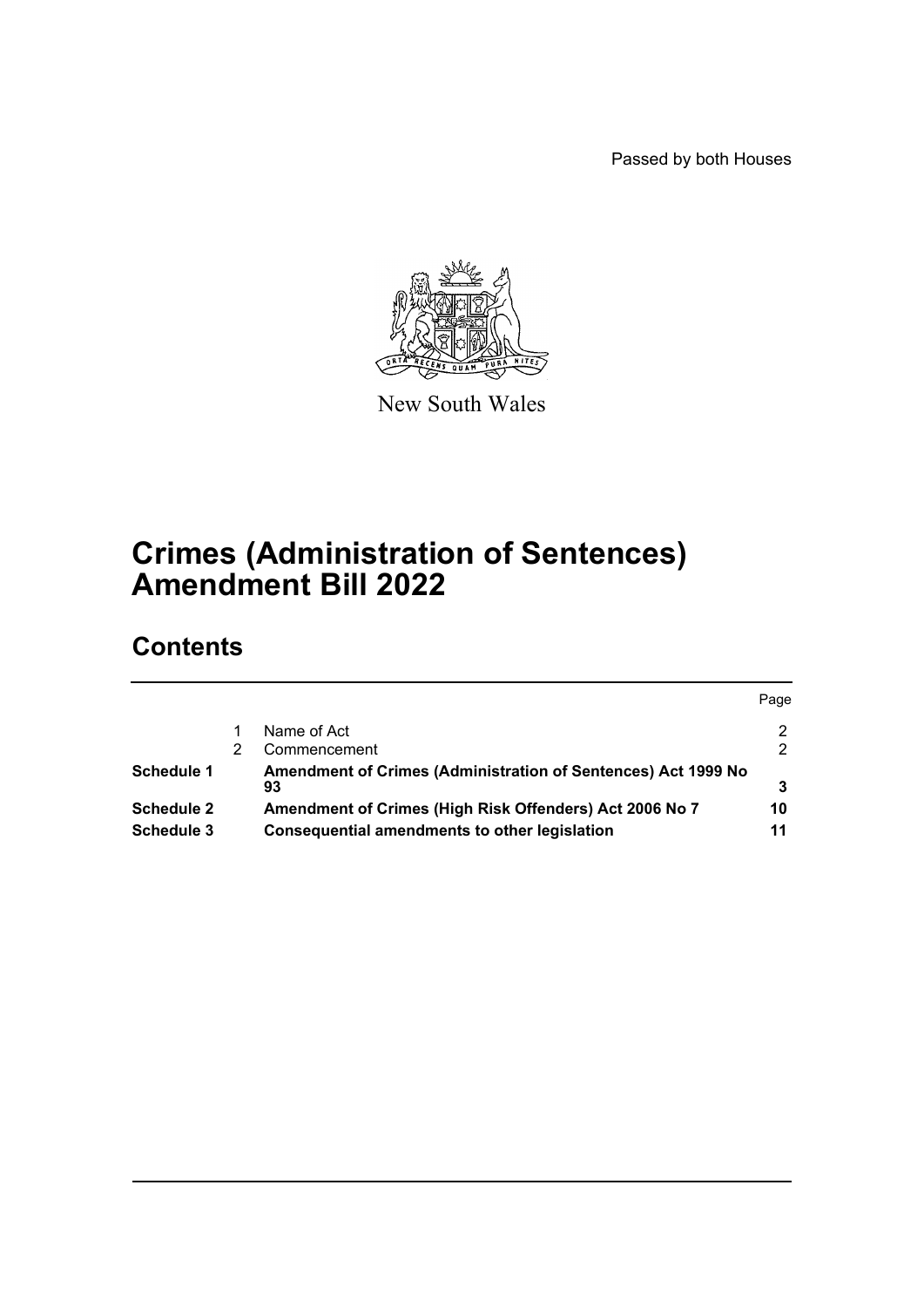*I certify that this public bill, which originated in the Legislative Assembly, has finally passed the Legislative Council and the Legislative Assembly of New South Wales.*

> *Clerk of the Legislative Assembly. Legislative Assembly, Sydney, , 2022*



New South Wales

# **Crimes (Administration of Sentences) Amendment Bill 2022**

Act No , 2022

An Act to amend the *Crimes (Administration of Sentences) Act 1999*, the *Crimes (High Risk Offenders) Act 2006* and other Acts in relation to the Victims Register and high risk offenders; and for related purposes.

*I have examined this bill and find it to correspond in all respects with the bill as finally passed by both Houses.*

*Assistant Speaker of the Legislative Assembly.*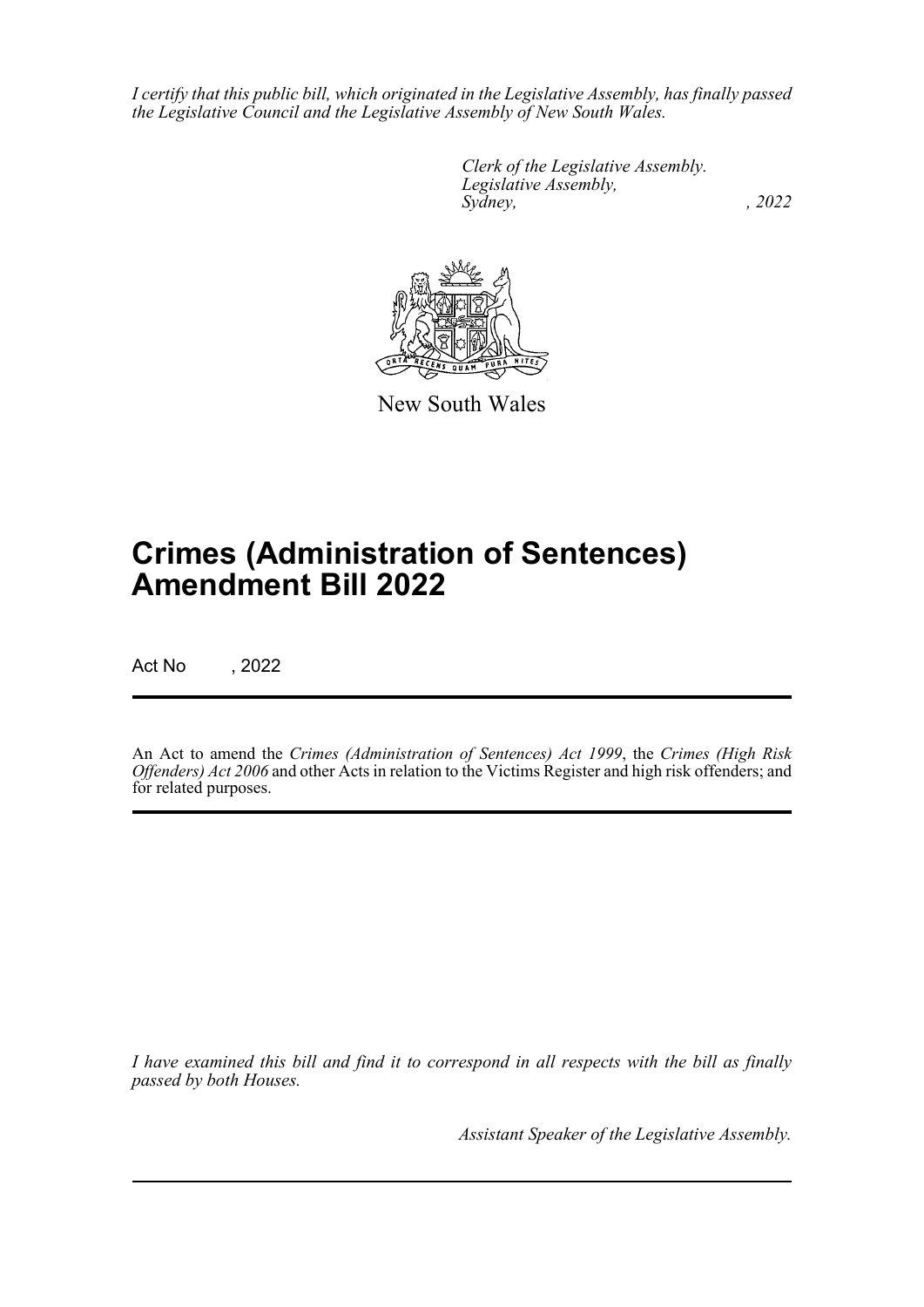### <span id="page-2-0"></span>**The Legislature of New South Wales enacts—**

#### **1 Name of Act**

This Act is the *Crimes (Administration of Sentences) Amendment Act 2022*.

#### <span id="page-2-1"></span>**2 Commencement**

This Act commences on the date of assent to this Act.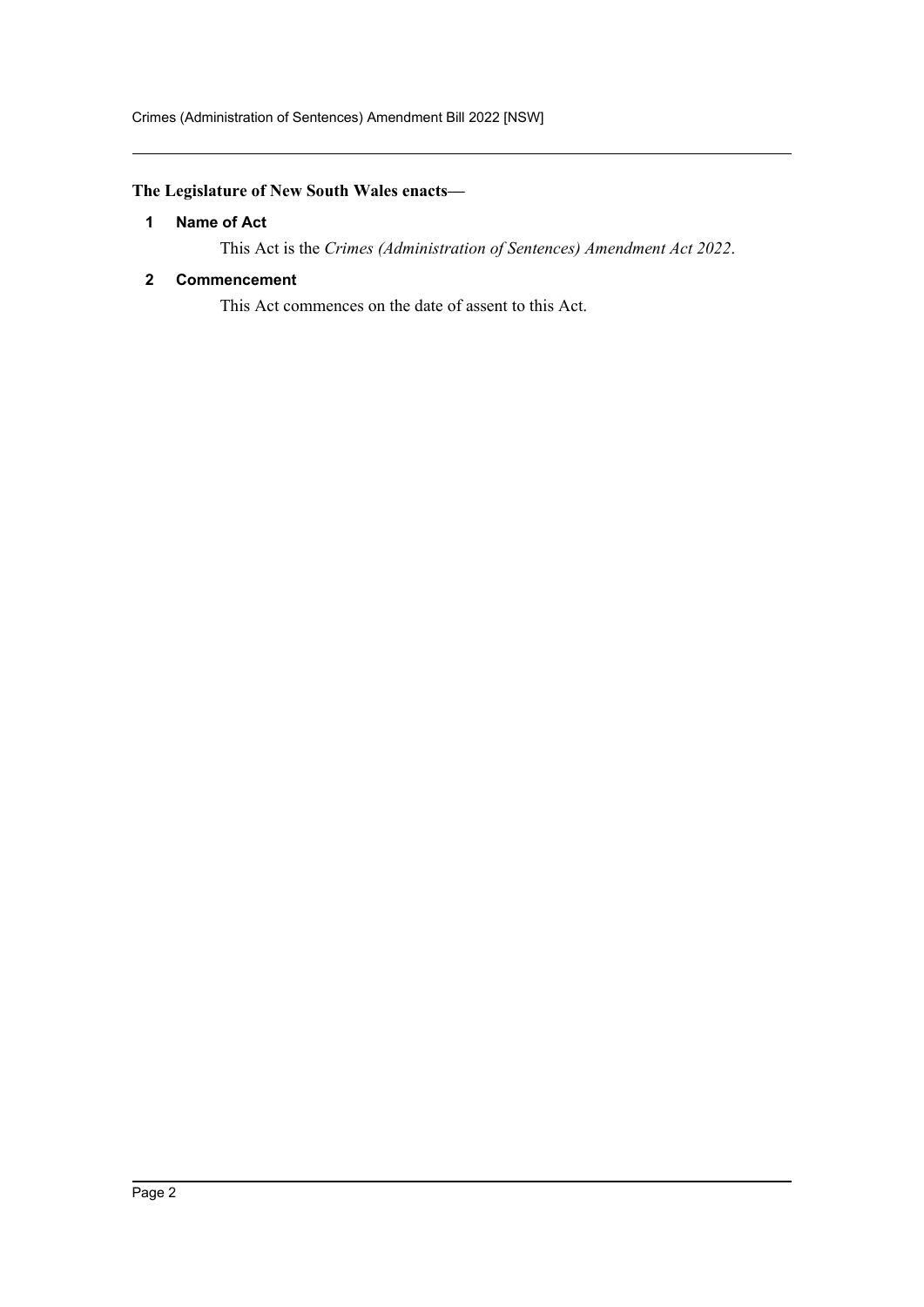## <span id="page-3-0"></span>**Schedule 1 Amendment of Crimes (Administration of Sentences) Act 1999 No 93**

#### **[1] Section 3 Interpretation**

Omit the definitions of *Chief Executive Officer, Justice Health* and *Justice Health* from section 3(1).

Insert instead in alphabetical order—

*Chief Executive, Justice Health* means the person for the time being holding office or acting as the chief executive of the Justice Health and Forensic Mental Health Network under the *Health Services Act 1997*.

*Justice Health* means the statutory health corporation named the Justice Health and Forensic Mental Health Network constituted under the *Health Services Act 1997*.

#### **[2] Section 3(1), definition of "Victims Register"**

Omit "section 256 of the names of victims of offenders who have requested that they be given notice of the possible parole of the offender concerned".

Insert instead "Part 16 in which certain victims of offenders are recorded".

#### **[3] Sections 41C(6), 73(1) and (4), 106F(3), 106G(3), 106U(2), 154A(3)(a), 236B, 236C(1), (3) and (5), 236D(1), and 244(1) and (2)(a)**

Omit "Chief Executive Officer" wherever occurring. Insert instead "Chief Executive".

#### **[4] Sections 67(1) and 276(4)(b)**

Omit "whose name" wherever occurring. Insert instead "who".

#### **[5] Sections 106F(3), 106G(3) and 236D(1)**

Omit "Chief Executive Officer's" wherever occurring. Insert instead "Chief Executive's".

#### **[6] Section 135 General duty of Parole Authority relating to release of offender**

Insert after section 135(3)(i)—

(i1) that the High Risk Offenders Assessment Committee under the *Crimes (High Risk Offenders) Act 2006* has recommended that an application be made for an extended supervision order or continuing detention order under that Act or the *Terrorism (High Risk Offenders) Act 2017* in relation to the offender,

**Note—** Under the *Crimes (High Risk Offenders) Act 2006*, section 24AC(a) and the *Terrorism (High Risk Offenders) Act 2017*, section 63(a) the High Risk Offenders Assessment Committee may make recommendations to the Commissioner about the taking of action by the State in relation to offenders under those Acts.

#### **[7] Section 135(7)**

Omit the subsection. Insert instead—

(7) The Parole Authority, and the Review Council when giving advice for the purposes of subsection (5), must not have regard to the fact that an application for a continuing detention order under the Commonwealth Criminal Code, Part 5.3, Division 105A may be made in relation to the offender.

#### **[8] Section 141A Submissions by Commissioner**

Insert after section 141A(1)—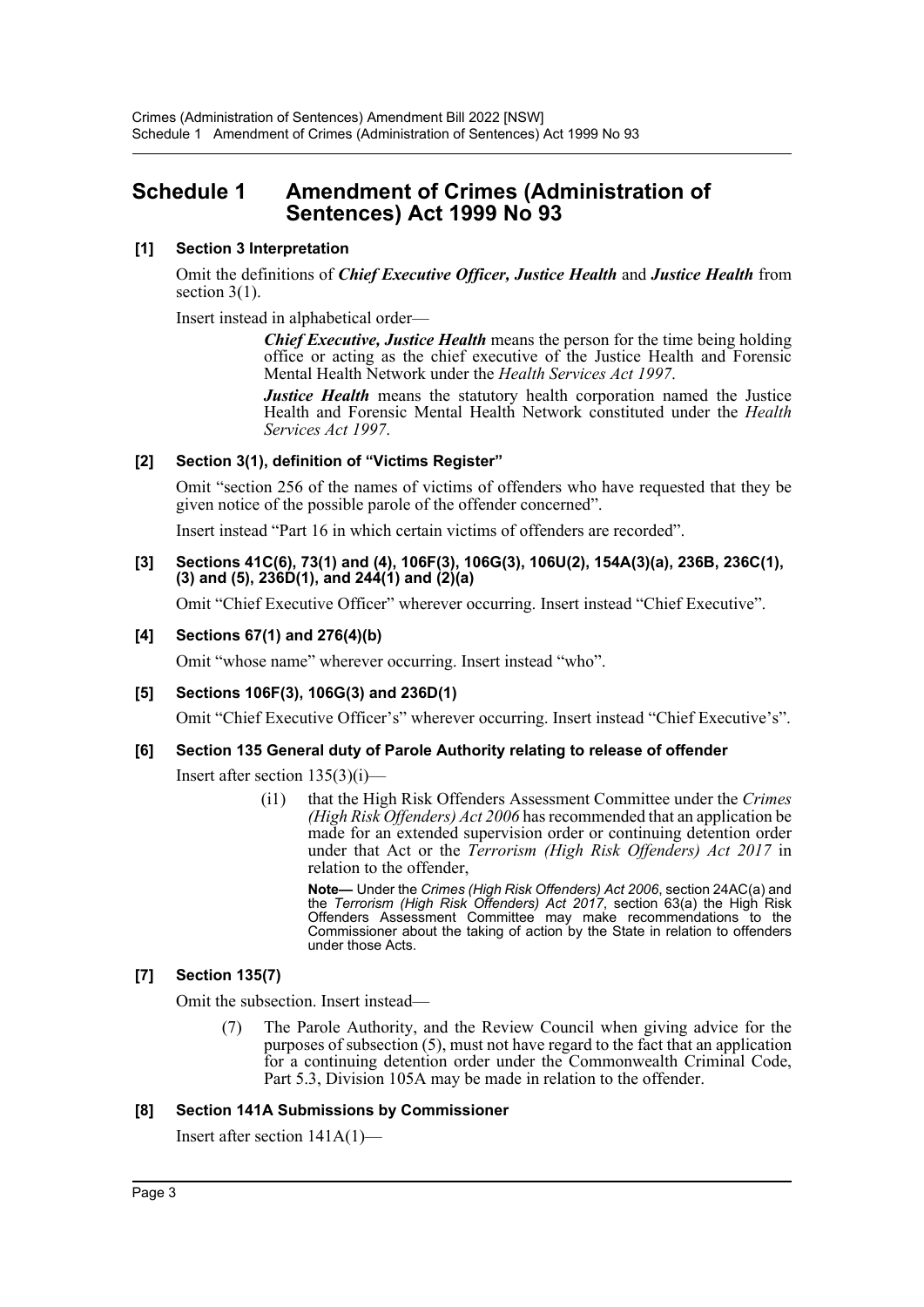**Note—** The *Crimes (High Risk Offenders) Act 2006* authorises the use by the Commissioner of certain information obtained under that Act in parole proceedings under this Act, but only with the consent of the provider of the information.

#### **[9] Sections 145(1) and 146(5)(b)**

Omit "those victims of the offender (if any) whose names" wherever occurring.

Insert instead "the victims of the offender who".

#### **[10] Section 153 Submissions by State**

Omit the note to section 153(1). Insert instead—

**Note—** The *Crimes (High Risk Offenders) Act 2006* and the *Terrorism (High Risk Offenders) Act 2017* authorise the use by the State of certain information obtained under those Acts in parole proceedings under this Act, but only with the consent of the provider of the information.

#### **[11] Sections 236B, 236D and 244, headings**

Omit "**CEO**" wherever occurring. Insert instead "**Chief Executive**".

#### **[12] Section 236D(2)**

Omit the subsection.

**[13] Sections 256, 256A and 256B** Omit the sections.

#### **[14] Part 16**

Insert after Part 15—

## **Part 16 Victims Register**

#### **277 Definitions**

In this Part—

*adult offender* means an offender who is an adult, whether or not the offender committed the relevant offence as an adult.

*convicted NSW terrorist offender* has the same meaning as in the *Terrorism (High Risk Offenders) Act 2017*.

*convicted NSW underlying terrorism offender* has the same meaning as in the *Terrorism (High Risk Offenders) Act 2017*.

*high risk offender* means an offender referred to in section 278(1)(b) or (c).

*victim*—see section 278.

#### **278 Meaning of "victim"**

- (1) In this Part, *victim* means the following—
	- (a) a victim, in relation to an offender within the meaning of this Act, of—
		- (i) an offence for which the offender is serving a sentence of imprisonment, or
		- (ii) an offence taken into account under the *Crimes (Sentencing Procedure) Act 1999*, Part 3, Division 3 at the time the offender was sentenced for the offence referred to in subparagraph (i),
	- (b) a victim of a serious offence, if the offender is—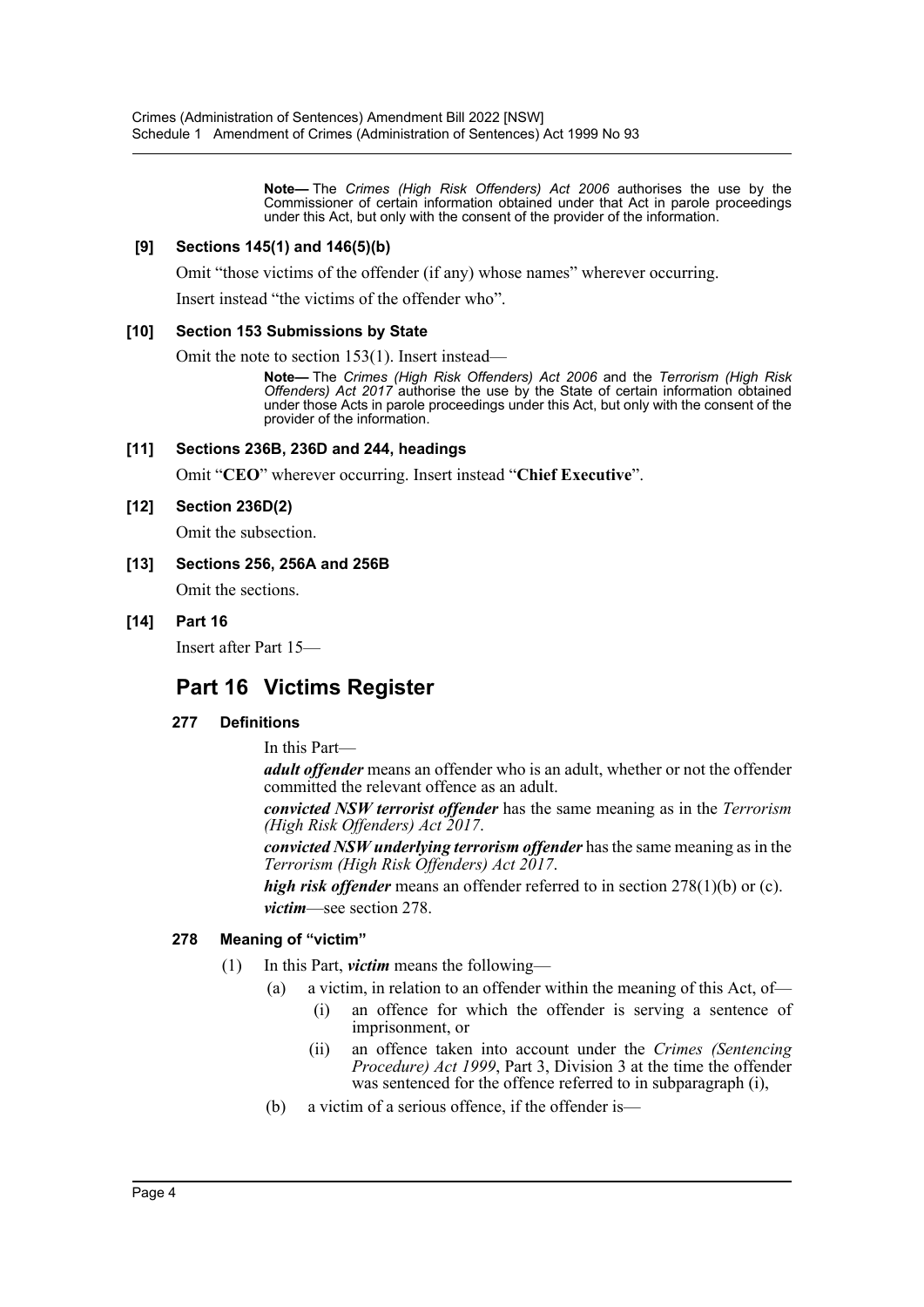- (i) an offender within the meaning of the *Crimes (High Risk Offenders) Act 2006*, and
- (ii) serving, or has at any time served, a sentence of imprisonment for the serious offence,
- (c) a victim of an offence of a sexual nature, if the offender is—
	- (i) an offender within the meaning of the *Crimes (High Risk Offenders) Act 2006*, and
	- (ii) serving a sentence of imprisonment for the offence of a sexual nature,
- (d) a victim of an indictable offence, if the offence resulted in the offender being a convicted NSW terrorist offender or convicted NSW underlying terrorism offender.
- (2) A victim includes a person who, as a direct result of an act committed, or apparently committed, by an offender or high risk offender in the course of an offence—
	- (a) suffers actual physical bodily harm, mental illness or nervous shock, or
	- (b) has property deliberately taken, destroyed or damaged.
- (3) In this section, a reference to a sentence of imprisonment includes a sentence of imprisonment served by intensive correction, whether or not subject to a home detention condition.
- (4) In this section—

*offence of a sexual nature* has the same meaning as in the *Crimes (High Risk Offenders) Act 2006*.

*serious offence* has the same meaning as in the *Crimes (High Risk Offenders) Act 2006*.

#### **279 Victims Register**

- (1) There is to be a Victims Register.
- (2) The following are to be recorded in the Victims Register—
	- (a) a victim of an offender within the meaning of this Act if—
		- (i) the offender is serving a sentence of imprisonment by full-time detention, and
		- (ii) the victim requests to be recorded in the Victims Register,
	- (b) a victim of an offender within the meaning of this Act if—
		- (i) the offender is serving a sentence of imprisonment for a personal violence offence by intensive correction, whether or not subject to a home detention condition, and
		- (ii) the victim requests to be recorded in the Victims Register,
	- (c) a victim of a high risk offender who requests to be given notice if an application for an order is made in relation to the offender under the *Crimes (High Risk Offenders) Act 2006*,
	- (d) a victim of a convicted NSW terrorist offender or convicted NSW underlying terrorism offender who requests to be given notice of an application for an order in relation to the offender under the *Terrorism (High Risk Offenders) Act 2017*, Part 2 or 3.
- (3) In this section—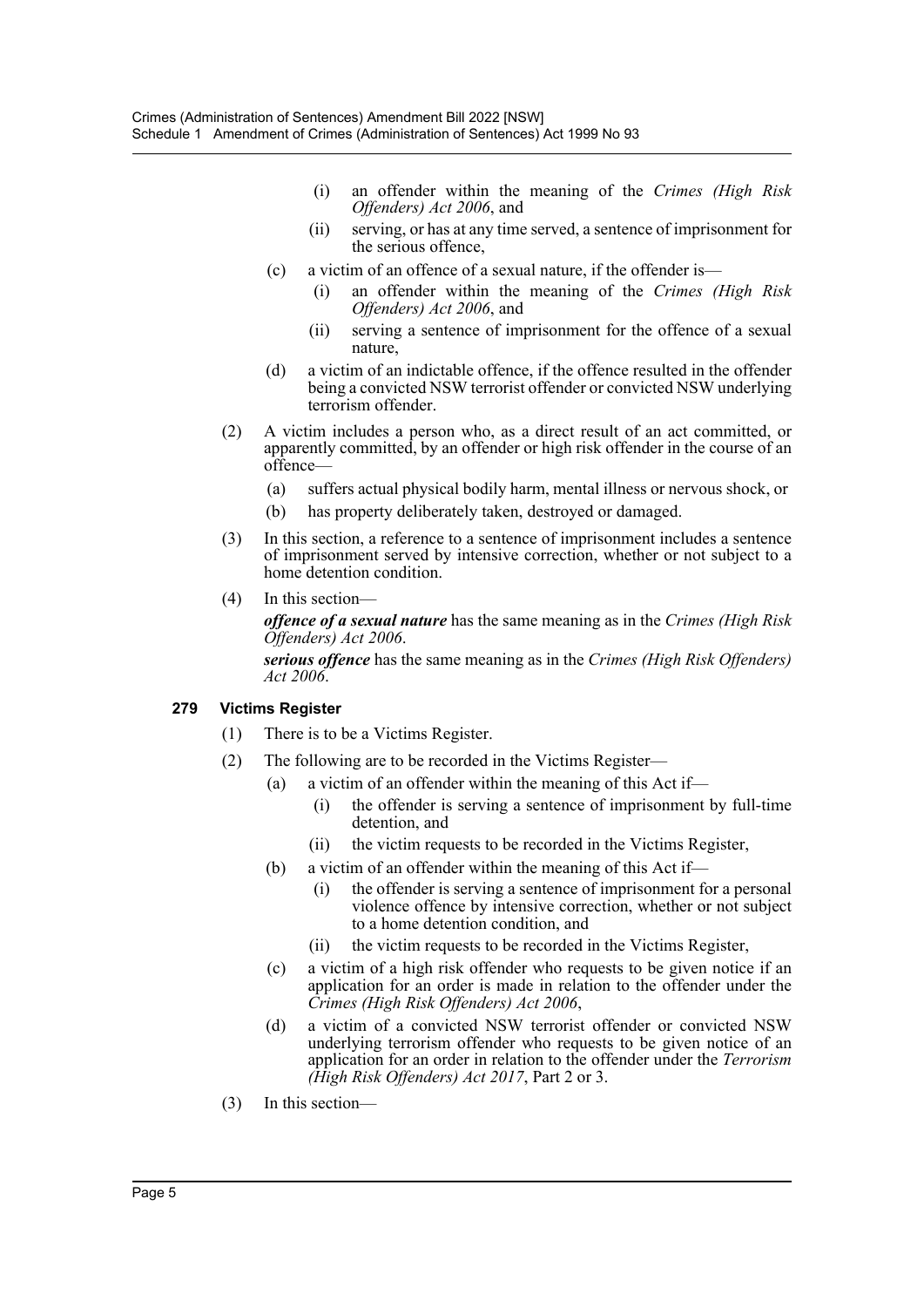*personal violence offence* has the same meaning as in the *Crimes (Domestic and Personal Violence) Act 2007*.

#### **280 Family representatives of victims**

- (1) The family representative of a victim must be recorded in the Victims Register instead of the victim—
	- (a) if the victim is dead or under an incapacity, or
	- (b) if the victim is less than 18 years of age, or
	- (c) in circumstances prescribed by the regulations.
- (2) If a victim is 16 or 17 years of age, the Commissioner may direct that the victim is recorded in the Victims Register instead of the family representative of the victim.
- (3) In determining whether to record the victim in the Victims Register under subsection (2), the Commissioner must consider the victim's individual circumstances.
- (4) If the family representative of a victim is recorded in the Victims Register under this section, a reference in this Part, other than in this section and section 278, to a victim is to be read as a reference to the family representative.

#### **281 Victims may nominate representatives**

- (1) A victim who is recorded in the Victims Register under this Part may nominate to the Commissioner an individual who, for the purposes of this Part, may—
	- (a) act on the victim's behalf, and
	- (b) receive information on the victim's behalf.
- (2) The Commissioner may refuse to accept the nomination of an individual if the Commissioner considers it is not appropriate in the circumstances, taking into account the following—
	- (a) the security, discipline and good order of a correctional centre,
	- (b) the safety and welfare of offenders and other persons,
	- (c) the risks of unauthorised disclosure of information,
	- (d) the safety of the community.

#### **282 Administration of Victims Register**

- (1) Subject to the regulations, the Victims Register must be kept by a government agency as directed by the Minister.
- (2) Members of staff of the government agency that keeps the Victims Register may assist—
	- (a) the Review Council and the Parole Authority to give notices to victims under this Part or section 67 or 145, and
	- (b) the Parole Authority to give a victim of a serious offender or a victim's authorised agent access to documents specified by the Parole Authority for the purposes of section 193A, and
	- (c) the Review Council and the Parole Authority to carry out other ancillary functions relating to the matters referred to in paragraphs (a) and (b).
- (3) The Review Council or the Parole Authority may delegate to members of staff of the government agency that keeps the Victims Register the functions of the Review Council or the Parole Authority specified in subsection (2), but only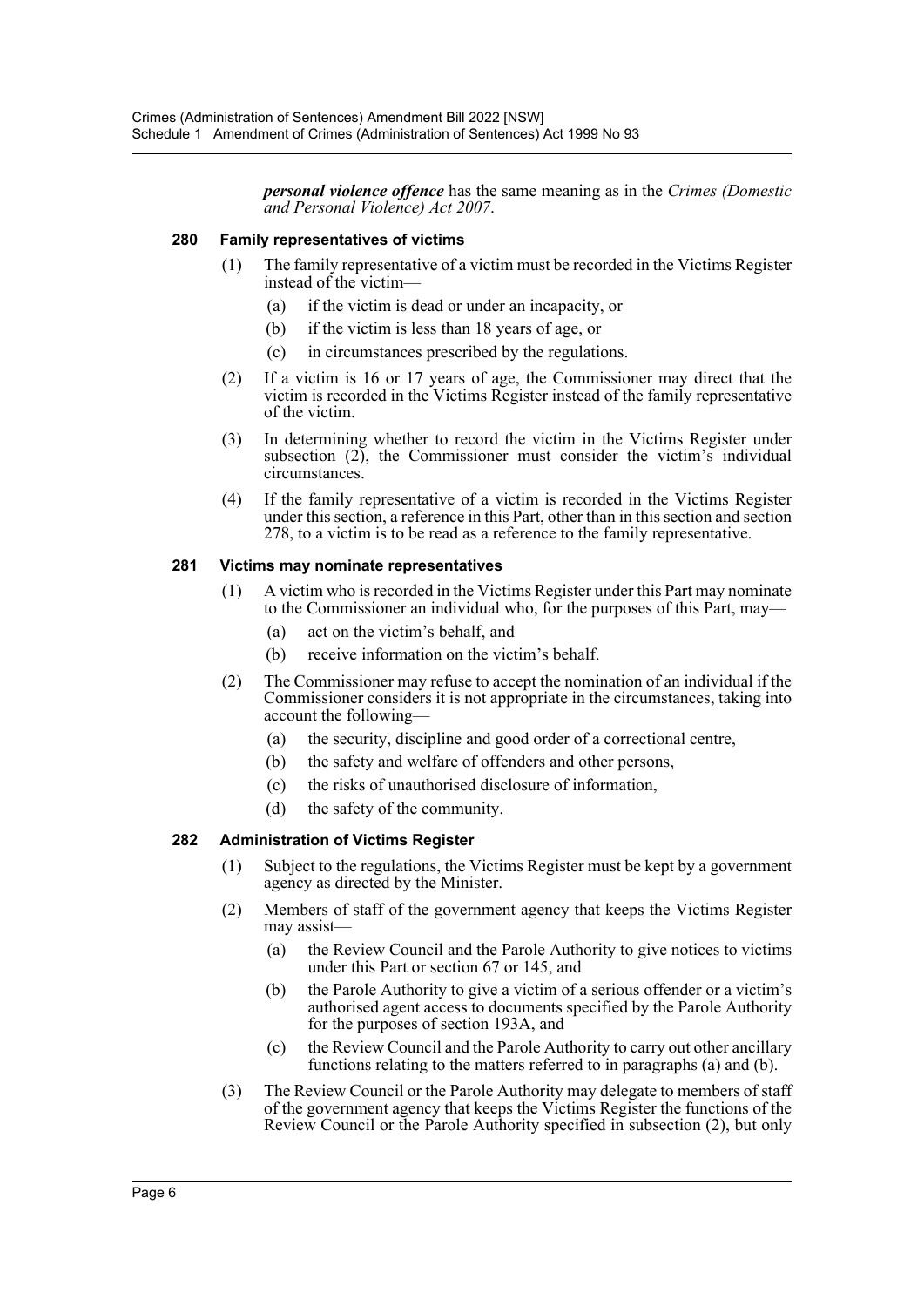in relation to the victim of an adult offender, whether or not the offender committed the relevant offence as an adult.

#### **283 Regulations**

- (1) The regulations may provide for the following—
	- (a) the keeping of the Victims Register,
	- (b) the way in which notice to victims may or must be given under—
		- (i) this Act, or
		- (ii) the *Crimes (High Risk Offenders) Act 2006*, or
		- (iii) the *Terrorism (High Risk Offenders) Act 2017*,
	- (c) the circumstances, if any, in which notice referred to in paragraph (b) is not required to be given,
	- (d) the identification of persons who are victims for the purposes of this Act, the *Crimes (High Risk Offenders) Act 2006* or the *Terrorism (High Risk Offenders) Act 2017*, including—
		- (i) the determination of the persons who are family representatives of victims, and
		- (ii) the provision, by a person claiming to be a victim, of evidence of the person's identity and the circumstances by which the person claims to be a victim.
- (2) A regulation under subsection (1) must not be inconsistent with—
	- (a) the *Crimes (High Risk Offenders) Act 2006*, section 21A, or
	- (b) the *Terrorism (High Risk Offenders) Act 2017*, section 51.

#### **284 Notice to victims of re-integration home detention and parole consideration**

- (1) The Parole Authority must give notice to a victim of an offender who is recorded in the Victims Register if—
	- (a) the offender is due for consideration of whether the offender should be released under a re-integration home detention order or on parole, or
	- (b) the offender is eligible for or has applied for release on parole.
- (2) The notice must be given subject to and in accordance with the regulations.
- (3) Without limiting subsection (2), the notice must contain the following information—
	- (a) the matter being notified,
	- (b) that the victim may make a submission to the Parole Authority about the matter,
	- (c) the form a submission may take,
	- (d) the period within which a submission must be made,
	- (e) that the Parole Authority will consider a submission made before the end of that period.
- (4) The Parole Authority must consider submissions made in accordance with this section.
- (5) The Parole Authority is not required to give notice to a victim under this section of a matter if the matter is included in another requirement to give notice to the victim under this Act.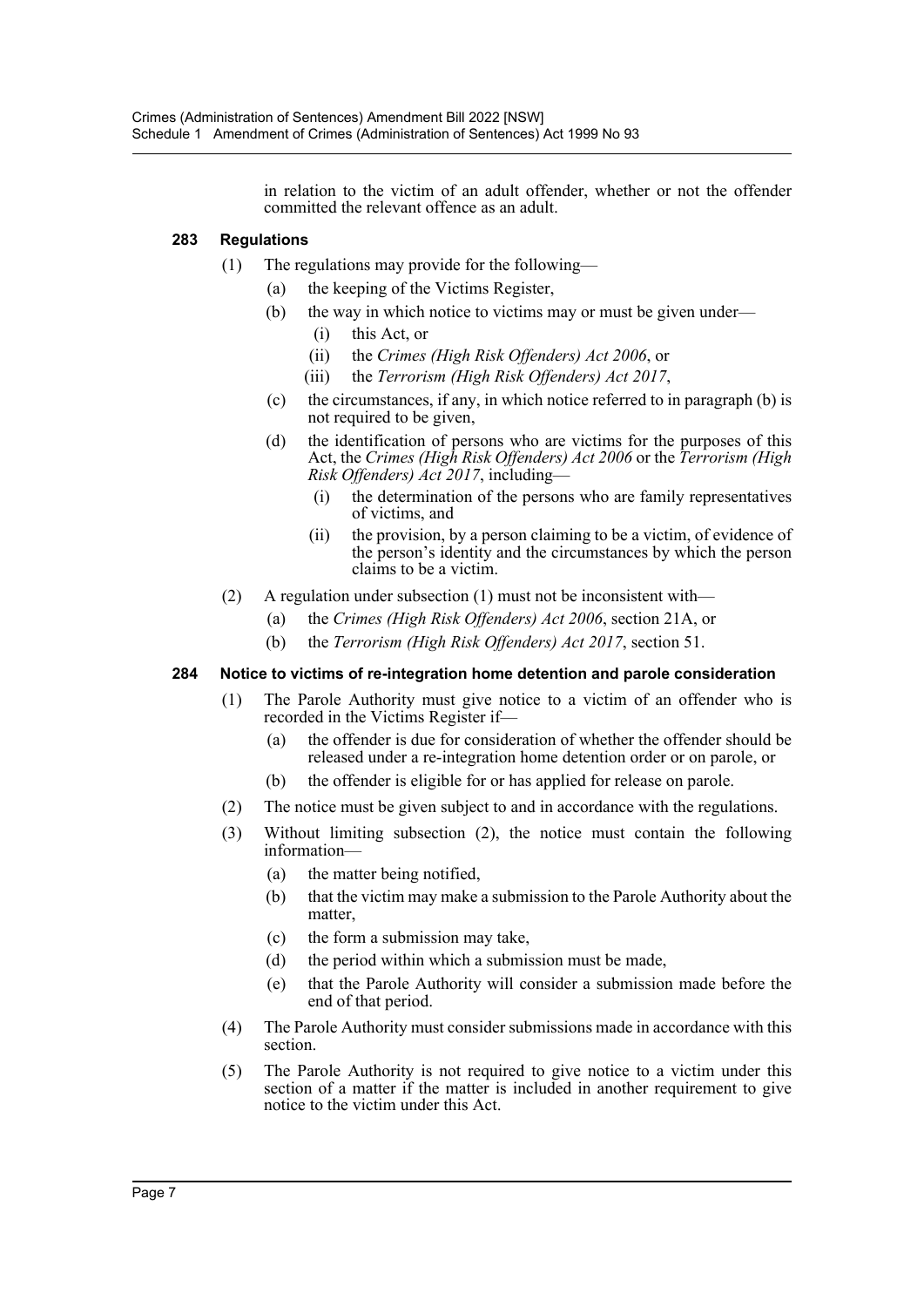(6) A failure by the Parole Authority to comply with this section does not affect the validity of a decision or order made by the Parole Authority.

#### **285 Information to be given to victims by Commissioner**

- (1) The Commissioner may give written notice of the following to a victim of an adult offender who is recorded in the Victims Register—
	- (a) a change to the offender's earliest possible release date,
	- (b) the death of the offender while serving a sentence or released on parole,
	- (c) the name of the correctional centre in which the offender is serving a sentence,
	- (d) the escape of the offender while serving a sentence,
	- (e) the security classification of the offender,
	- (f) a decision by the Commissioner to reclassify a serious offender to a low security classification,
	- (g) a decision by the Commissioner to issue a local leave permit for the offender,
	- (h) the exercise, by the Governor, of the prerogative of mercy in relation to the offender,
	- (i) a transfer of the offender into the custody of another State, a Territory or the Commonwealth.
- (2) The Commissioner may also give written notice of the following to a victim of a high risk offender who is recorded in the Victims Register—
	- (a) if the offender is the subject of an extended supervision order under the *Crimes (High Risk Offenders) Act 2006* or the *Terrorism (High Risk Offenders) Act 2017*—the release of the offender from custody at the commencement of the extended supervision order or the return of the offender to custody following a failure to comply with the requirements of the order,
	- (b) if the offender is the subject of a continuing detention order under the *Crimes (High Risk Offenders) Act 2006* or the *Terrorism (High Risk Offenders) Act 2017*—the expiry of the order and the release of the offender from custody.
- (3) The Commissioner may also give written notice to a victim of an adult offender who is recorded in the Victims Register under section 279(2)(b) if the offender is returned to custody while serving a sentence of imprisonment by intensive correction.
- (4) The Commissioner may exercise the Commissioner's functions under subsections  $(1)$ – $(3)$ –
	- (a) at the request of the victim, or
	- (b) at the Commissioner's discretion.
- (5) The Commissioner is not required to give notice to a victim under this section of a matter if the matter is included in another requirement to give notice to the victim under this Act.

#### **286 Information to be given to victims by Parole Authority**

(1) The Parole Authority must give written notice to a victim of an adult offender who is recorded in the Victims Register of the following matters relating to the offender—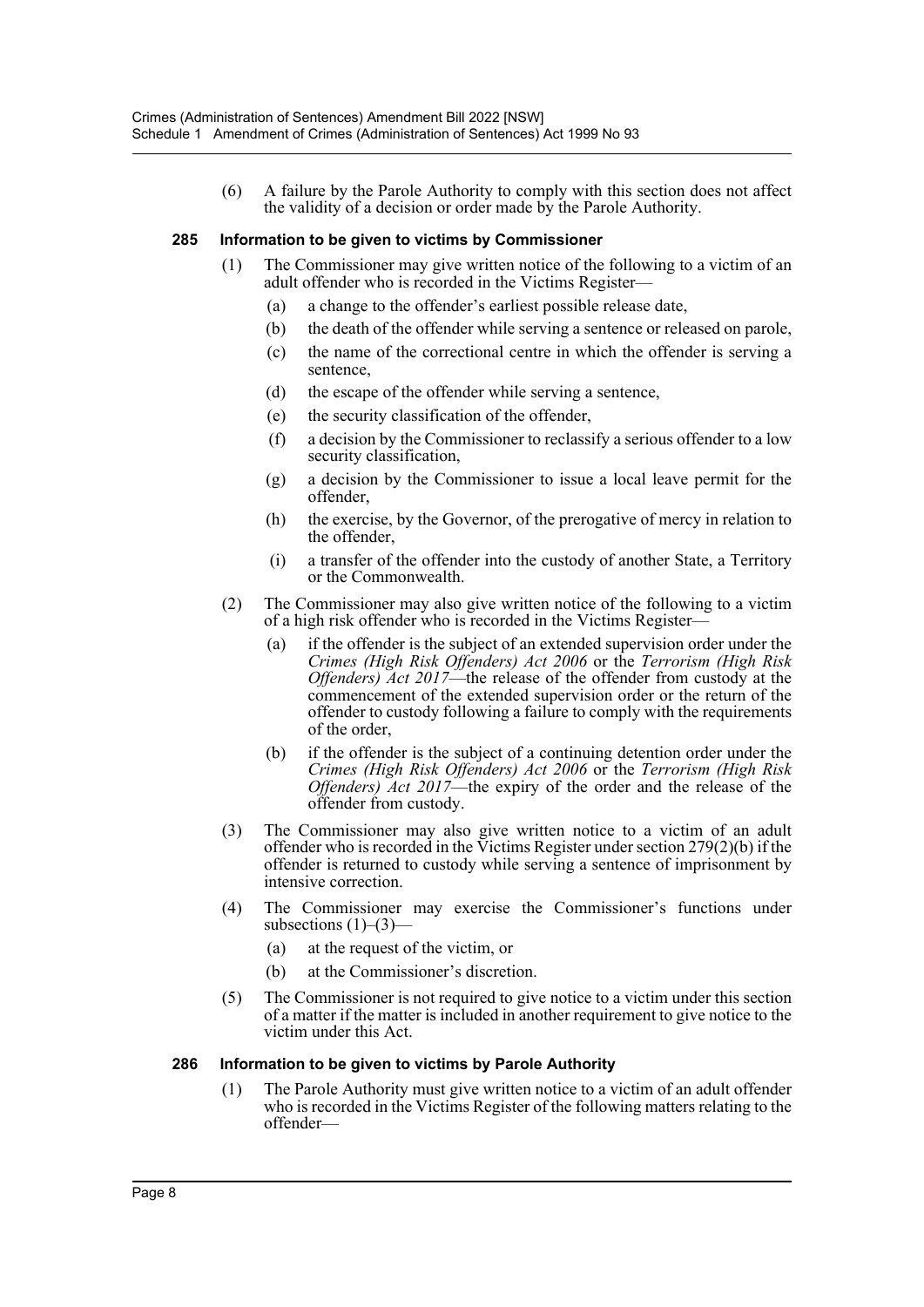- (a) that the Authority has made a re-integration home detention order releasing the offender and the date of the release,
- (b) any additional conditions placed on the re-integration home detention order,
- (c) that the conditions of the re-integration home detention order have been changed, and particulars of the change,
- (d) that the offender's re-integration home detention order has been revoked.
- (2) The Parole Authority must give written notice to a victim of an adult offender who is recorded in the Victims Register of the following matters relating to the offender—
	- (a) that the Parole Authority or the Governor has made a parole order releasing the offender on parole and the date of the release,
	- (b) any additional conditions placed on the parole order,
	- (c) that the conditions of the parole order have been changed, and particulars of the change,
	- (d) that the offender's parole has been revoked.
- (3) Notice of the revocation of an order is not required to be given under this section until a review of the order has been finally determined.
- (4) The Parole Authority is not required to give notice to a victim under this section of a matter if the matter is included in another requirement to give notice to the victim under this Act.

#### **[15] Schedule 5 Savings, transitional and other provisions**

Insert at the end of the Schedule, with appropriate Part and clause numbering—

### **Part Provisions consequent on enactment of Crimes (Administration of Sentences) Amendment Act 2022**

#### **Victims Register**

- (1) The Victims Register constituted under section 279, as inserted by the amending Act, is a continuation of the Victims Register in force immediately before the repeal of section 256 by the amending Act.
- (2) A person is a victim for the purposes of the Act, Part 16, as inserted by the amending Act, whether the relevant offence was committed by the offender before or after the insertion of Part 16.
- (3) In this clause *amending Act* means the *Crimes (Administration of Sentences) Amendment Act 2022*.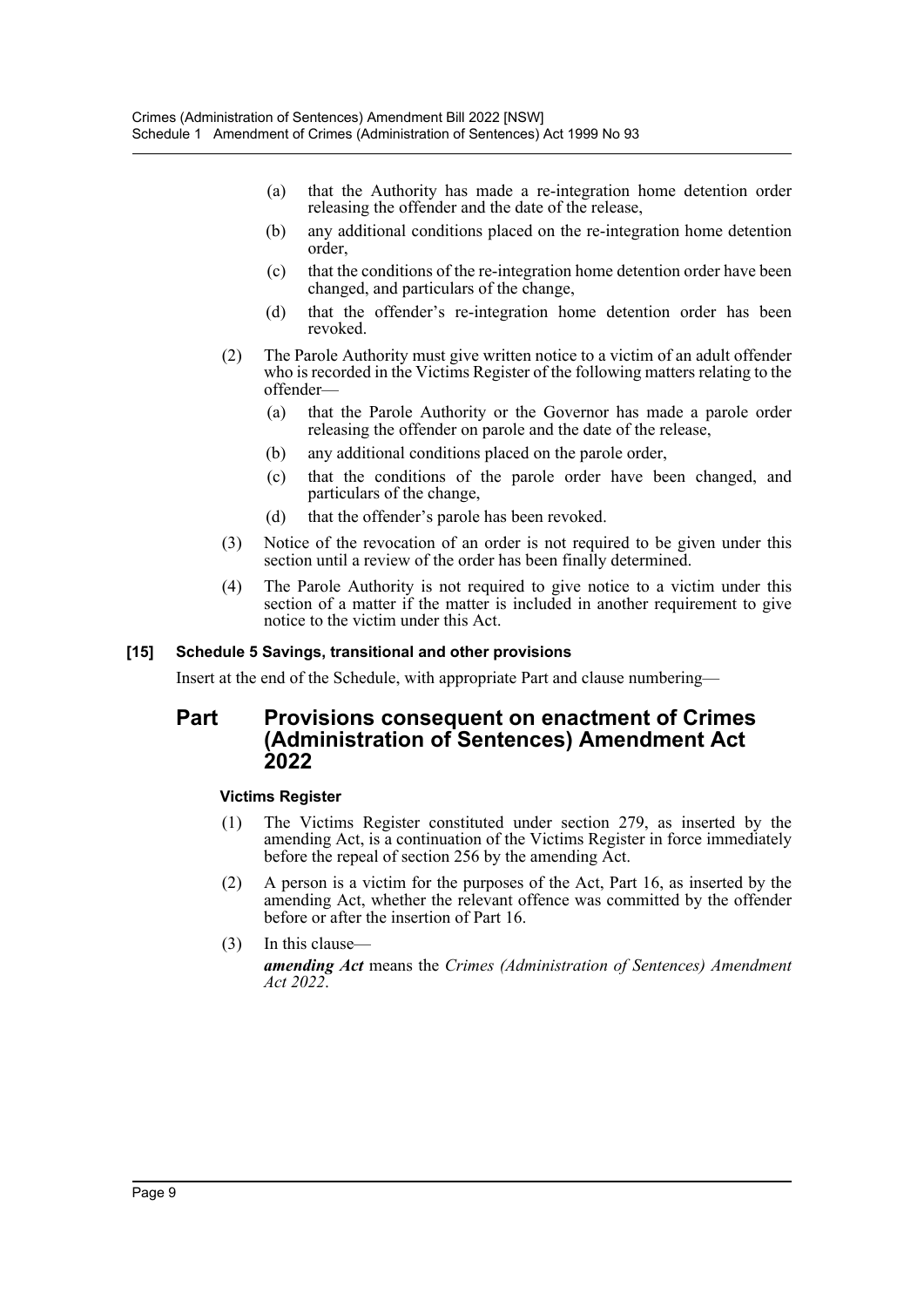## <span id="page-10-0"></span>**Schedule 2 Amendment of Crimes (High Risk Offenders) Act 2006 No 7**

#### **[1] Section 21A Victim statements**

Omit "in respect of the offender for the purposes of section 256(2)(b) of the *Crimes (Administration of Sentences) Act 1999*" from section 21A(8), definition of *victim*.

Insert instead "in relation to the offender under the *Crimes (Administration of Sentences) Act 1999*, section 279(2)(c)".

#### **[2] Section 25 Provision of certain information to Attorney General**

Insert after section 25(3)—

- (4) The State and the Commissioner of Corrective Services are authorised to use information provided to the Attorney General under this section in proceedings before the State Parole Authority under the *Crimes (Administration of Sentences) Act 1999* concerning the parole of an offender, but only with the consent of the provider of the information.
- (5) Subsection (4) applies despite anything to the contrary in this or another Act.

#### **[3] Schedule 2 Savings, transitional and other provisions**

Insert at the end of the Schedule, with appropriate Part and clause numbering—

## **Part Provision consequent on enactment of Crimes (Administration of Sentences) Amendment Act 2022**

#### **Application of amendments**

Section 25(4), as inserted by the *Crimes (Administration of Sentences) Amendment Act 2022*, extends to information that was provided to the Attorney General before the commencement of the subsection.